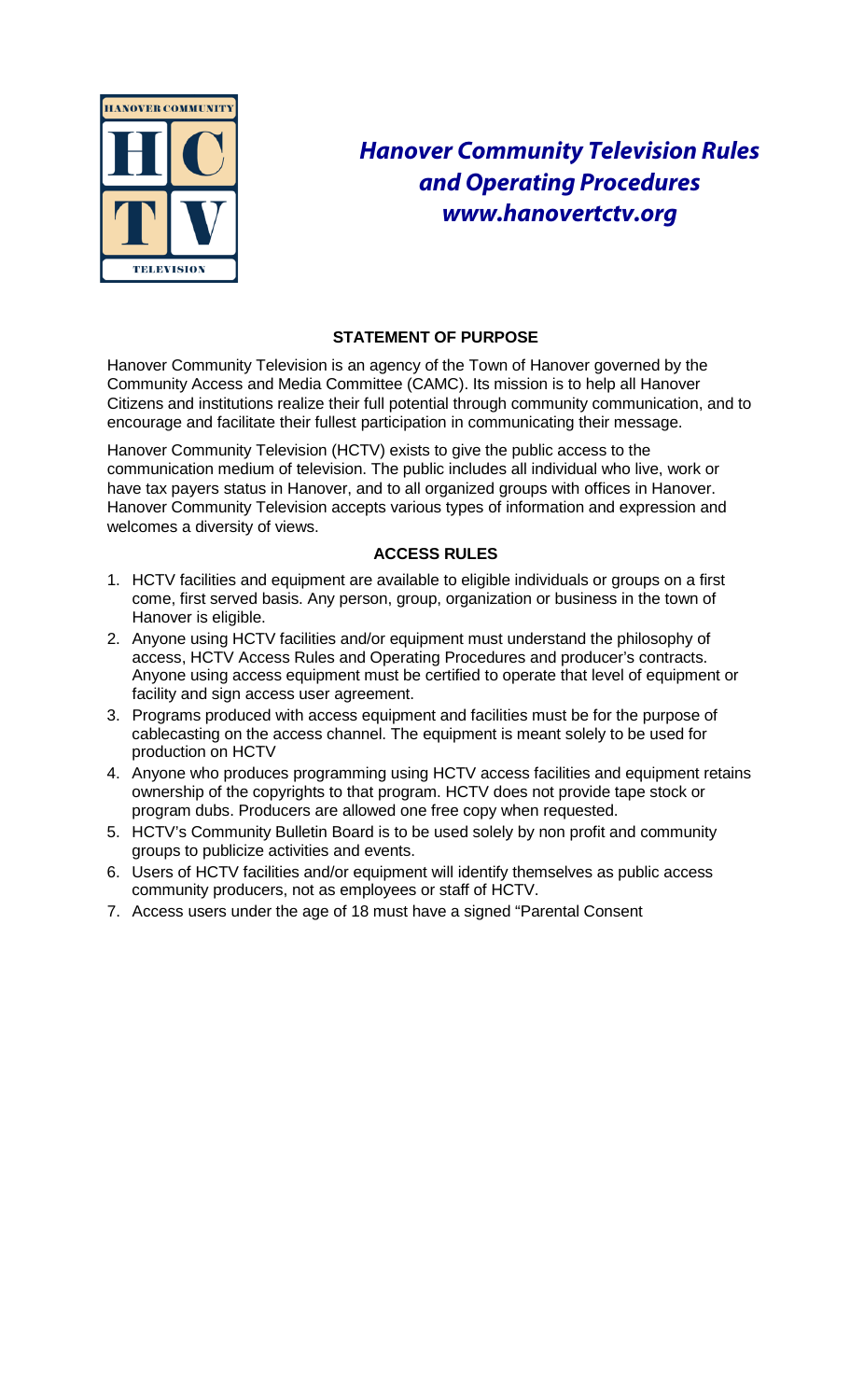Form" on file with HCTV.

## **STAFF**

Staff information, including hours, resources, and contact information is available at the HCTV website, [www.Hanoverctv.com](http://www.hanoverctv.com/)

#### **ROLE OF THE HCTV STAFF**

Successful public access programming depends on the participation by many active, trained members who use video communication tools in order to independently reflect their ideas. Due to limited staff time, HCTV cannot provide video production services for the community members or organizations. Staff will assist community members in assembling production crews. Community organizations planning to do programs on a regular basis are encouraged to form a television production committee, which HCTV will then train. HCTV staff is available to train HCTV members who want to produce an HCTV program; staff may assist in formation of production crew. Assistance from HCTV is limited due to limited staff time.

#### **ON SITE BEHAVIOR**

Participants and guests should treat each other and staff with dignity and respect. Persons creating disruptions may be removed from the premises and denied future access to facilities and equipment.

## **POLICY REVIEW REQUESTS**

HCAMC meetings, are held at Salmond School, and are open to the public. Meeting dates are posted at Town Hall.

Questions regarding existing policy, allocation of resources or any other matter regarding HCTV should first be discussed with the Hanover Schools Director of Technology. If that does not provide an adequate solution, notice may be filed in writing to the Chairman of the HCAMC, 188 Broadway, Hanover MA 02339. The Board will invite the person requesting the policy review or matter to appear at the next available meeting of the Committee to discuss the matter. A registered letter will be sent to the person filing the request regarding the board's decision. All decisions of HCAMC regarding these matters are final.

Board votes are decided by a simple majority.

# **PROGRAM CREDIT FOR UNDERWRITING AND GRANTS**

Underwriting for programs must be for goods, services, in-kind contributions and/or donations that aid in developing and improving programs. Credit for underwriting should be as follows: "This program was made possible through a grant by…" or "Goods and services used in this program were contributed by…" HCTV credit must still be included. Staff must be informed, in advance, of any such underwriting credits and consulted about the proper format for underwriting credit. Producers should not include telephone numbers or street addresses of underwriters, but may list business or organization name and town.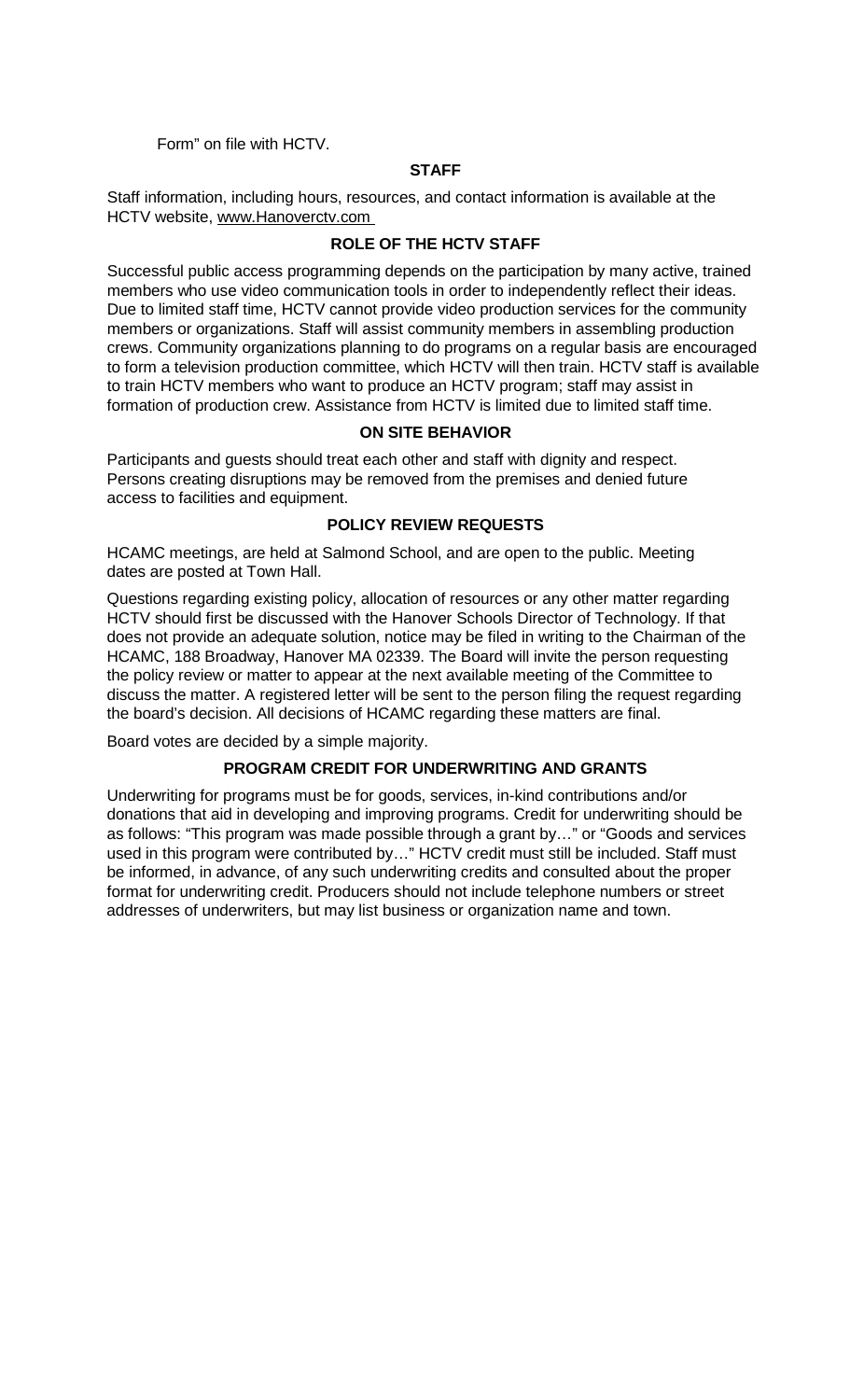## **PROGRAM CONTENT RULES**

1. Presentation of the following material on community access channels is prohibited:

#### a. Libelous or slanderous material.

b. Any program or material that is commercial in nature; including but not limited to all advertisement of (or information concerning) any lottery, gift enterprise or similar scheme offering prizes dependent, in whole or in part, upon lot or chance; or any list of the prizes drawn or awarded by means of such a lottery, gift enterprise or scheme, whether said list contains any part or all of such prizes.

c. Any material that is intended to defraud the viewer or is designed to obtain money by false or fraudulent pretenses, representation or promises.

d. Material that is obscene according to local community standards or is otherwise illegal.

e. No personal information may be disseminated about an individual without express consent and permission by the individual.

f. Election advertising by candidates for public office or material that promotes any political campaign on behalf of or in opposition to any candidate for public office.

2. Appropriate release forms should be submitted as necessary.

## **USE OF EQUIPMENT**

1. General Rules:

a. Equipment is available on a first-come, first-served, nondiscriminatory basis.

b. Cancellation of equipment and facility reservations should be made at least 24 hours in advance, except in cases of emergency. Last minute cancellations may result in loss of privileges.

c. Any materials for productions, beyond those supplied by HCTV must be supplied by the user and must be removed after the production.

d. Individuals using HCTV equipment, studio or post production facilities will not change the wiring or components without staff permission or supervision. No attempt should be made to work on or repair equipment. Any damage caused in this manner will be charged to the user. A loss of privileges will result from such equipment abuse.

e. Individuals using HCTV equipment and facilities should report any defects or problems to staff. Members should fill out a Facilities/Equipment Incident report when problems are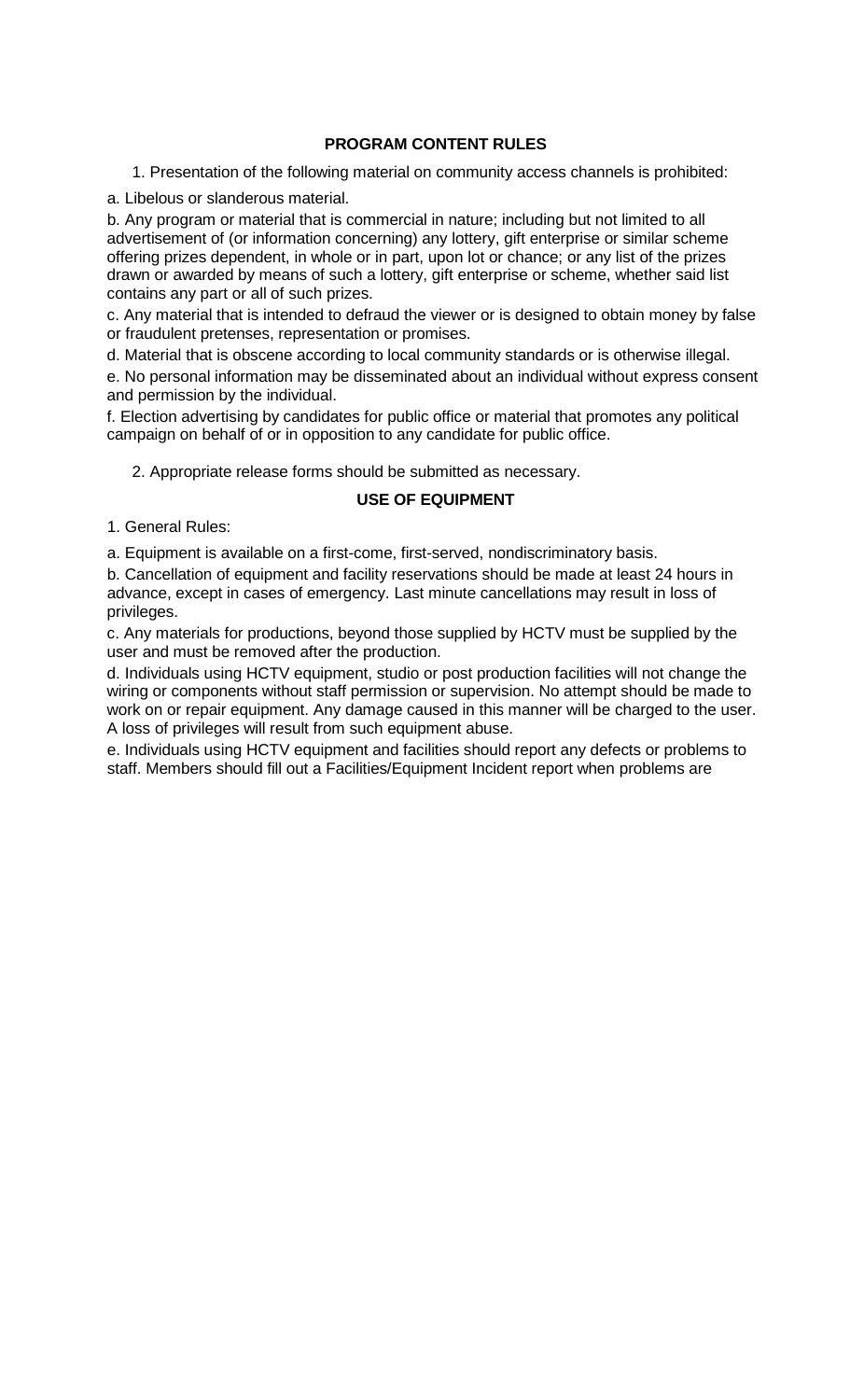encountered. Producers found to be misusing or abusing may be asked to repeat training, testing and/or be subject to loss of privileges.

f. Users are responsible for loss or damage due to theft, negligence or abuse while equipment is in their possession. All fees in connection with repair or replacement must be paid in full or a payment schedule agreed upon with the Executive Director before any further equipment use is allowed.

g. Personal property is not the responsibility of HCTV.

2. Use of the broadcast or post production facilities

a. Reservations may be made up to two months in advance. Reservations can be made in person, by phone, or via HCTV website.

b. In order to schedule the studios and control rooms, a community user (and all crew members) must be trained for video production

c. No studio production may take place without staff supervision.

d. Access to facilities may be limited based on availability of HCTV staff

e. Users must show up on time for scheduled studio productions and must have the studio and control room equipment and sets put away before the end of the scheduled time period. f. Users under the age of 18 who wish to schedule the studio or participate in a studio production must have written permission from their parent or guardian, unless under supervision of a Hanover Public School or HCTV employee.

g. Saved program content may be subject to deletion after four (4) months of inactivity. Data content backup is the responsibility of content producers.

3. Use of portable video and audio equipment.

a. Reservations for equipment may be made up to one month in advance and should be made at least five days in advance. Reservations can be made in person or by phone to any operations staff member, or via HCTV website.

b. Equipment must be picked up and returned upon the previously agreed time. Failure to return equipment when due may result in a written warning and subsequent violations may result in loss of privileges in the future.

c. Equipment may be checked out for forty-eight hour periods during the week or longer for weekends or holidays

d. Producers holding equipment reservations must follow these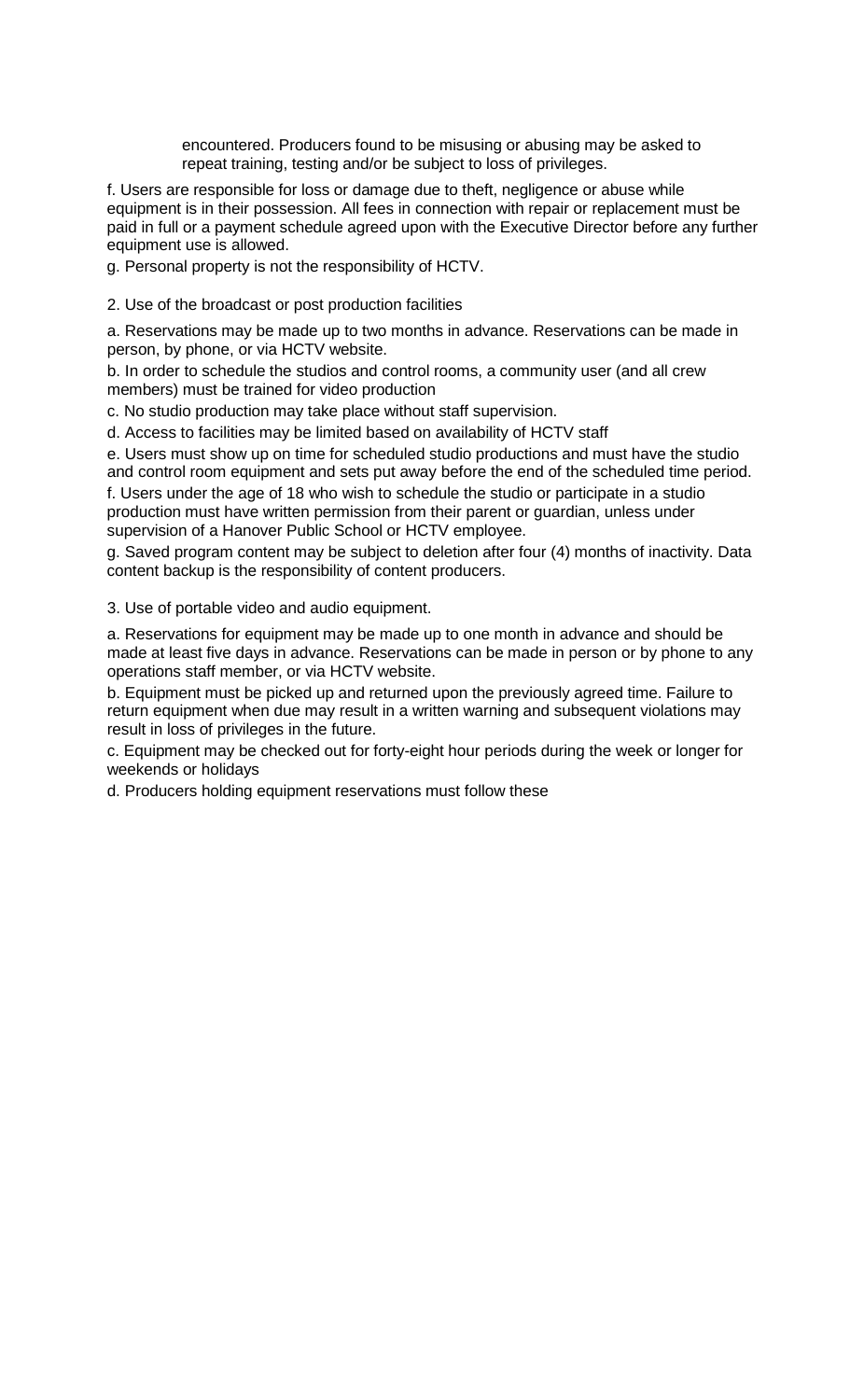#### checkout and

e. Check-in procedures.

# **Check Out of Equipment**

- 1. Fill out equipment checklist and sign Equipment Check out form
- 2. Assemble and test requested equipment. It is the producer's responsibility to make sure that they have all required cables and connectors to facilitate production.
- 3. Eligible users under the age of 18 who wish to borrow portable equipment must be accompanied by a parent, guardian, or qualified adult access user, who signs a release stating that the adult accepts responsibility for the equipment and its use by a minor.

# **Check-In of Equipment**

- 1. Equipment must be returned at the scheduled time.
- 2. Any problems with equipment or damage should be noted on Facilities/Equipment Incident form and brought to the attention of staff.
- 3. Users are responsible for loss or damage due to negligence or abuse while the equipment is checked out to them.

# **CHANNEL TIME REQUESTS/CABLECASTING PROCEDURE**

## **Scheduling Procedures**

1. General Procedures

a. All requests for channel time shall be processed on a fair and equitable basis. An application for Cablecast form must be turned in with completed program. Scheduling and cablecast times will be determined by programming staff. If producers have special time requirements or requests they should be noted on the application for cablecast form. b. If scheduling and staff time allows, a program may be repeated during the weekly period, for a total of six to eight times per month.

c. Each program produced must have on file a HCTV Producer Agreement and Indemnification in which the Producer is solely responsible for program content, and holds HCTV, its Officers, directors, employees, agents, and the Town of Hanover harmless for liability or legal fees and expenses incurred as a result of cable casting.

#### 2. Series Scheduling

a. Regularly scheduled "series" time slots will be allocated at the discretion of staff provided ample time remains available for other community programming

b. If a "series" producer fails to produce new original programming for